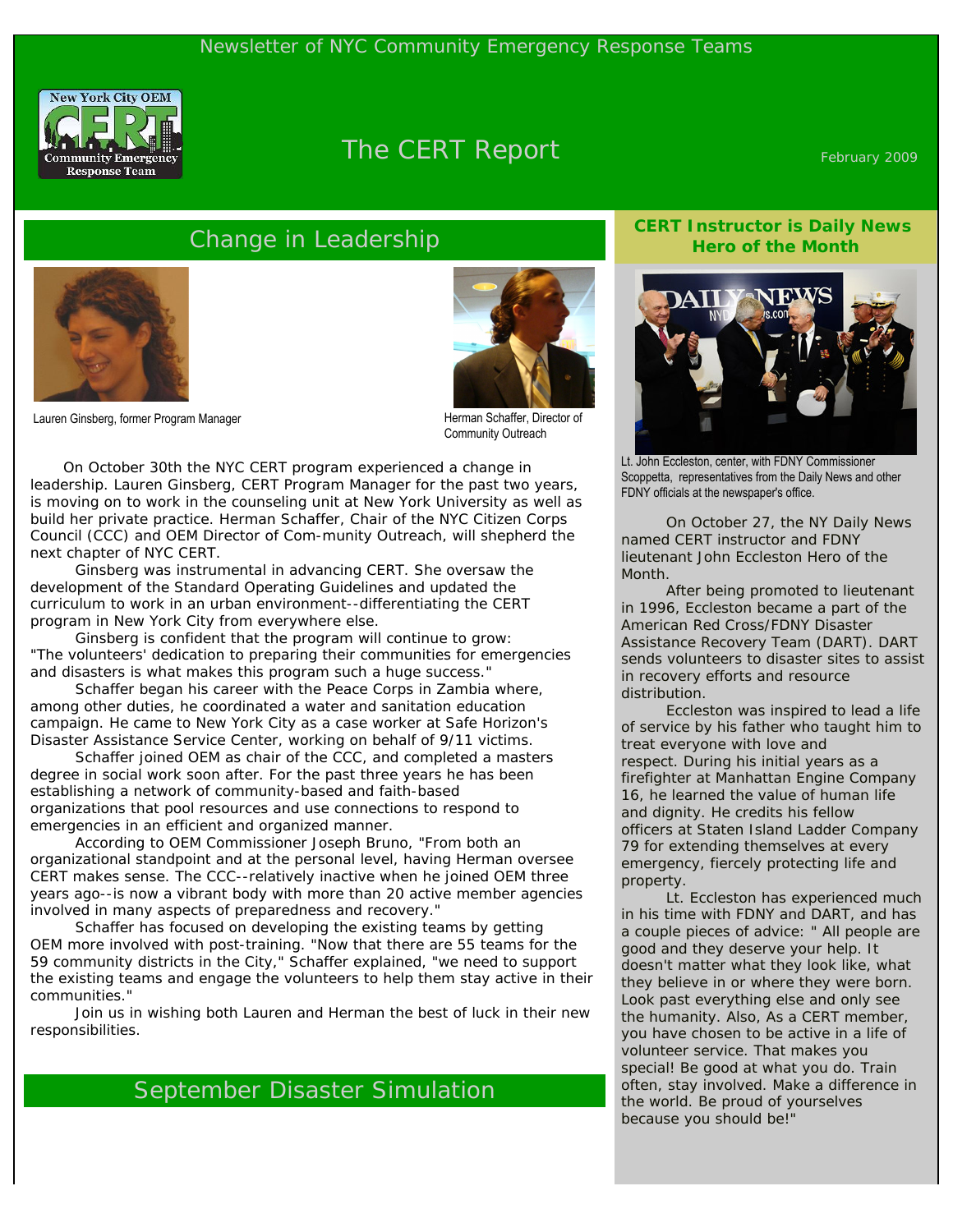#### *Written by Janet Portuallo, Bronx 11 Secretary*

 The day I spent at FDNY's training academy on Randall's Island was amazing. I was accompanied by fellow Bronx 11 CERT members Frank Shelton and Joe Thompson and we met CERT members from all five boroughs. One thing that struck me was no matter where the volunteers came from, we were all excited to be there.

We started the day laughing over breakfast, and then the fun began. OEM and FDNY instructors led an informative tabletop exercise. They separated us into three teams, and asked us to name our team and select a team chief, a recorder, an operations leader, a logistics leader, a medical operations leader, and a stage leader. Once this was accomplished, we came up with a plan of action to direct traffic and assist "victims," actors as well as dummies spread throughout the scene. We also prepared an up-to-date log of all vital statistics to provide to first responders when they arrived.

 After the tabletop exercise, we got the chance to practice our training hands on. Instructors set up a disaster scene and, without any knowledge of what it would be, asked us to perform light search and rescue, traffic control, and triage.

 After the exercise, our instructors debriefed with us. Although some of us were frustrated that we had made mistakes, including me, I learned that it did not mean that we didn't succeed. The excitement that I felt in the beginning was still strong.

 I realized that mistakes can be avoided with practice, but learning to function as a team with people you have never met before is what gets the job done.

 I cannot thank OEM, FDNY and NYPD enough for all they taught us. They showed us just a little piece of the world in which they live. Not many people would do what they do and I, among many others, appreciate and thank them for it. If you know of someone who feels the same, tell them about CERT. We are in this together.



CERT members arrive on the scene of the mock disaster at Randall's Island.

Sanchez Represents CERT

#### **CERT Instructor is NY1 New Yorker of the Week**



Paramedic Gary Smiley as he delivers presents.

 This past holiday season CERT instructor and Paramedic Gary Smiley was named NY1 New Yorker of the Week. Smiley and 11 other members of the FDNY use their own money to buy and deliver presents to needy Brooklyn families.

 Operation Santa, as the tradition is known, began 18 years ago to bring presents to children and their families who need them the most.

 "It's a way to give back other than what we normally do as first responders," says Smiley. He and the rest of the team trade in their usual work uniforms and opt instead to dress up as holiday characters, substituting an ambulance full of presents for Santa's sleigh.

 He reads over 1,000 letters to determine the neediest families, which combined with his normal responsibilities is no small task. Nevertheless, he and the team "look forward to this every year."

 Congratulations to Paramedic Smiley for his recognition and for proving that the spirit of the CERT program extends beyond emergencies.

### **Team Chiefs Graduate from FBI Citizens' Academy**



CERT Team chiefs Sue Macinick QN 11, Kim Teixeira QN 1, Pat Salin MN 6, and Grisel Amador BK 7 at the FBI headquarters in New York City.